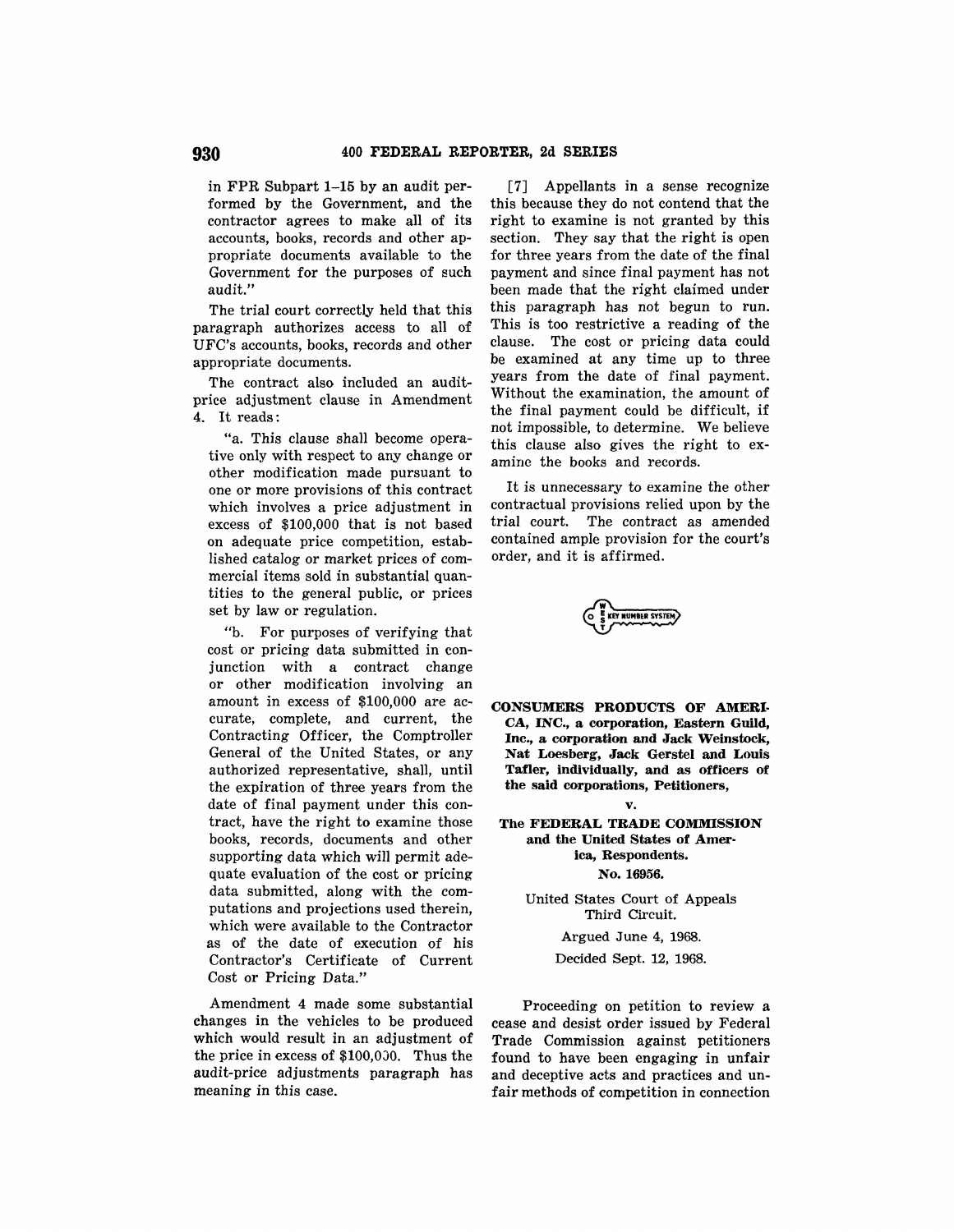Cite as 400 F.2d 030 (1008)

with interstate sale of encyclopedias. The Court of Appeals, Staley, Circuit Judge, held that where Commission found that petitioners' advertisements misled and falsely represented that an encyclopedia would be delivered to prospective purchasers for a five-day free examination without any further obligation, language of cease and desist order prohibiting petitioners from using a sales plan, scheme or device wherein false, misleading or deceptive statements or representations were made in order to obtain prospects for sale of merchandise or services bore a reasonable relationship to unlawful practices found to exist by Commission, and order was not too broad and too generalized, and further held that modification of a paragraph in the order was proper, where modification effectively accomplished Commission's main purpose of assuring that petitioners' salesmen were made aware of terms of order, while at same time, avoided suspicion of possibly impinging upon legal rights of defendants and their salesmen.

Order enforced as modified.

#### **1. Trade Regulation**  $\approx 834$

When breadth of a cease and desist order of Federal Trade Commission is at tacked, question on review is whether Commission chose a remedy reasonably related to violations which it found.

#### **2. Trade Regulation**  $\infty$ **811, 834**

When considering whether a cease and desist order of Federal Trade Commission is too broad, it must be kept in mind that Congress has placed responsibility for fashioning orders upon Commission and such responsibility includes prevention of illegal future practices.

#### **3. Trade Regulation**  $\approx 812$

Federal Trade Commission's discretion in cases involving false, deceptive and misleading advertising is at least as wide as that permitted in situations concerning illegal commission reductions, inasmuch as the well-being of innumerable members of our society has been, and must continue to be, protected by vigorous, though judicious, exercise of Commission's expertise in evaluating impact and meaning of sophisticated advertisements and their capacity to deceive or mislead. Federal Trade Commission Act, § 5, 15 U.S.C.A. § 45.

#### **4. Trade Regulation**  $\infty$ **812**

Where Federal Trade Commission found that petitioners' advertisements misled and falsely represented that an encyclopedia would be delivered to prospective purchasers for a five-day free examination without any further condition, obligation or requirement, language of cease and desist order prohibiting petitioners from using, in any manner, a sales plan, scheme or device wherein false, misleading or deceptive statements or representations were made in order to obtain leads or prospects for sale of merchandise or services bore a reasonable relationship to unlawful practices found to exist by Commission, and order was not too broad and too generalized. Federal Trade Commission Act, § 5, 15 U.S. C.A. § 45.

### **5. Trade Regulation**  $\infty$ **812**

Modified paragraph of cease and desist order issued against petitioners found to have been engaged in false and misleading advertising requiring them to deliver a copy of the order to all present and future salesmen engaged in sale of their products and to secure from each salesman a signed statement acknowledging receipt of order effectively accomplished Commission's main purpose of assuring that petitioners' salesmen were made aware of terms of order, while at same time, avoided suspicion of possibly impinging upon legal rights of petitioners and their salesmen. Federal Trade Commission Act, § 5, 15 U.S.C.A. § 45.

Theodore R. Mann, Goodis, Greenfield, Narin & Mann, Philadelphia, Pa. (James M. Carter, Philadelphia, Pa., on the brief), for petitioners.

Charles C. Moore, Jr., Federal Trade Commission, Washington, D. C. (James McI. Henderson, Gen. Counsel, J.B. Tru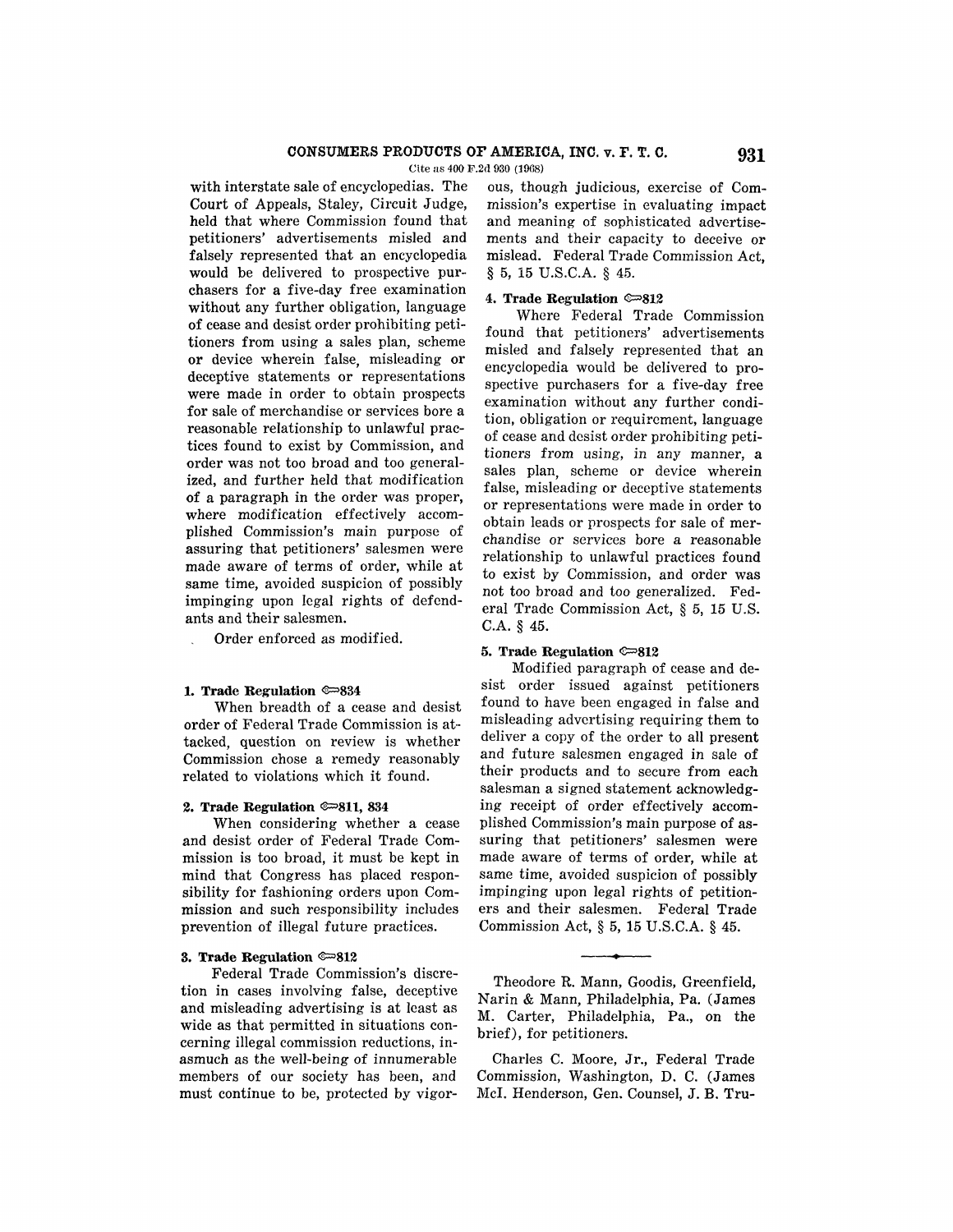ly, Asst. Gen. Counsel, Federal Trade Commission, on the brief), for repondents.

Before HASTIE, Chief Judge, and STALEY and SEITZ, Circuit Judges.

## OPINION OF THE COURT

## STALEY, Circuit Judge.

This case is before the court upon a petition to review a cease and desist order of the Federal Trade Commission. **The** order was issued at the conclusion of an administrative proceeding held pursuant to a complaint charging petitioners, Consumers Products of America, Inc., Eastern Guild, Inc., Keystone Guild, Inc., and four individuals, Nat Loesberg, Jack Weinstock, Jack Gerstel, and Louis Tafler, with violating § 5 of the Federal Trade Commission Act, 15 U.S.C. § 45, **by** engaging in unfair and deceptive acts **and** practices and unfair methods of competition in connection with the interstate **sale** of encyclopedias.

I. The evidence shows that petitioners' advertisements of World Wide Encyclopedia (a set purchased by petitioners for about \$4.00 and advertised and sold in all cases for \$9.95), were made for the purpose of obtaining the names and addresses of people who were interested in the purchase of an encyclopedia principally for the use of school age children. When the prospective buyer filled out the coupon and sent it to petitioners' place of business, the encyclopedia was not mailed out, instead, a salesman called upon the prospective customer, demonstrated at the most one copy of the World Wide Encyclopedia, and quickly introduced the purchaser to the more expensive New Standard Encyclopedia (a set which was not advertised and which was purchased by petitioners for \$25 and sold at prices ranging from \$129 to \$159). The salesman then exerted every possible effort to sell the New Standard Encyclopedia.

In the words of the hearing examiner: "This is nothing more than an age old bait and switch operation with the advertisement of the World Wide Encyclopedia being the bait to get the prospective purchaser's name and address and thereafter switch him to the New Standard Encyclopedia."

2. These paragraphs require petitioners to cease and desist from:

Aside from its basic finding that petitioners were engaged in bait-and-switch advertising,1 the Commission also found that advertisements of petitioners misled and falsely represented: that an encyclopedia will be delivered to prospective purchasers for a five-day free examination without any further condition, obligation or requirement; that the offer in the advertisements is limited to and expires within ten days; that a dictionary is "free" and is delivered to and may be retained by all prospective purchasers without charge, condition or obligation other than as set forth in the advertisement; and that through use of the trade name "Educational Foundation" petitioners operate a non-profit organization engaged in educational work. Paragraphs 4, 5, 6, and 8 of the Commission's order specifically enjoin petitioners from continuing the above-mentioned misrepresentations,<sup>2</sup> and with the exception of a non-meritorious challenge to paragraph

> "4. Representing, directly or indirectlr, that said merchandise will be delivered to prospective purchasers for a five-day free examination or for any other period of time without clearly and conspicuously revealing all of the conditions, obligations or requirements, pertaining to said offer.

> "5. Representing, directly or indirectly, that any merchandise is "free" or is delivered to or may be retained by purchasers or prospective purchasers without clearly and conspicuously revealing all of the terms, conditions or obligations necessary to the receipt and retention of said merchandise.

> "6. Representing, directly or indirectly, that any offer is limited as to time, provided, however, that it shall be n defense in any enforcement proceeding instituted hereunder for [petitioners] to establish that such time restriction or limitation was actually imposed and in good faith adhered to by [petitioners].

\* \* \* \* \* "8. Using the trade name 'Eilucational Foundation' in connection with [petitioners'] enterprises or representing, in any other manner, that [petitioners] operate any nonprofit organization engaged in educational work."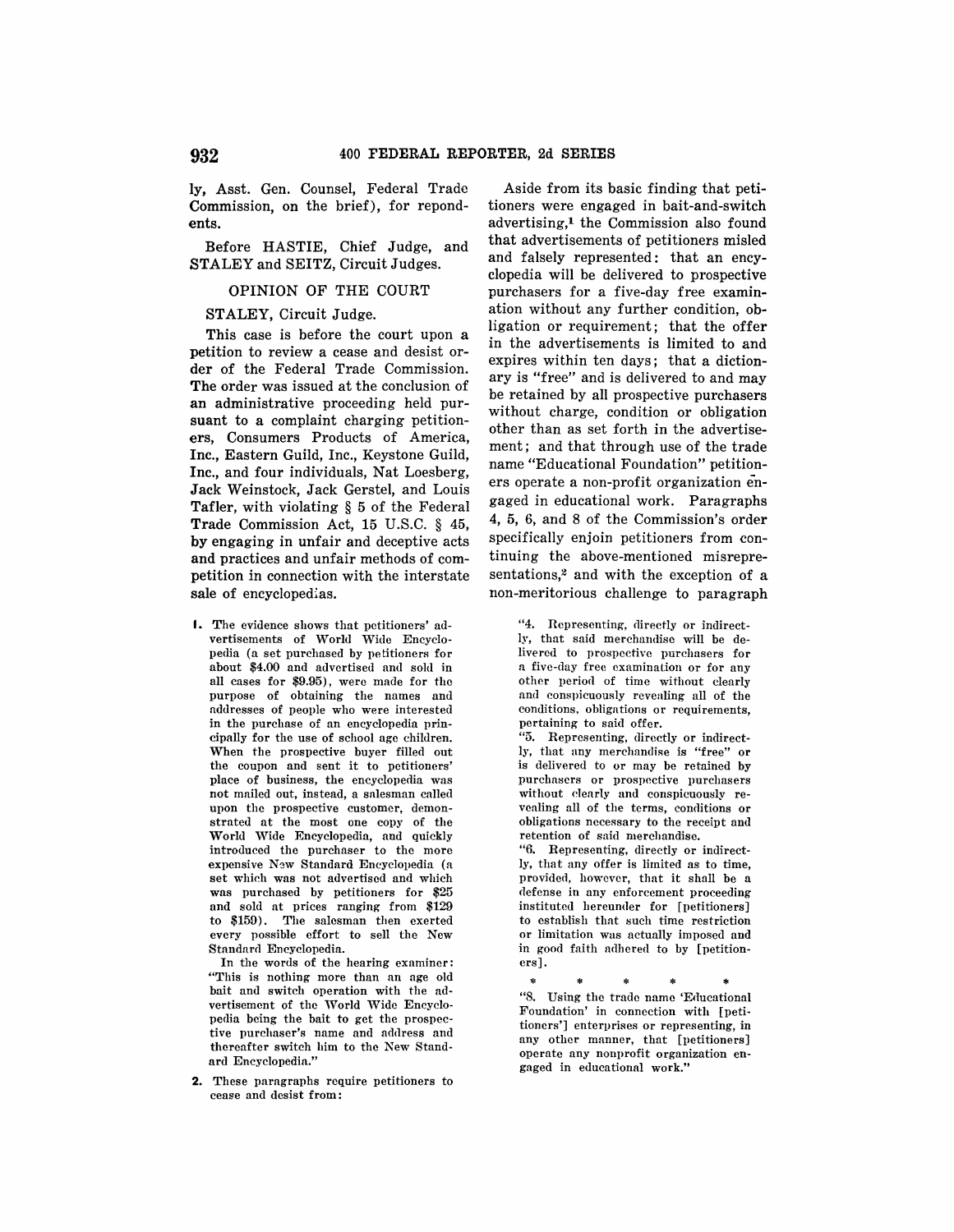Cite as 400 F.2d 930 (1968)

**8,3** petitioners do not object to this portion of the order. What they do vigorously oppose, however, is paragraph 1 of the order requiring them to forthwith cease and desist from:

"Using, in any manner, a sales plan, scheme or device wherein false, misleading or deceptive statements or reprepresentations are made in order to obtain leads or prospects for the sale of merchandise or services."

It is urged by petitioners that this paragraph is too broad and too generalized because the only false, misleading or deceptive statements found by the Commission to have been made to obtain leads **or** prospects are those which are specifically covered by paragraphs 4, 5, 6, and 8 of the order. Thus, it is argued, if paragraph 1 is intended to refer to those particular statements, it is mere surplusage and therefore unnecessary, but if it is intended to cover something broader than that, it is improper and potentially may subject petitioners to contempt citations without benefit of the kind of administrative hearing to which they are entitled under the Act.

**[1, 2]** The Supreme Court of the United States has held that when the breadth of the Commission's order is attacked, the question on review is whether the Commission chose a remedy "reasonably related" to the violations which it found. See, e.g., F. T. C. v. Ruberoid Co., 343 U.S. 470, 473, 72 S.Ct. 800, 96 L.Ed. 1081 (1952); Jacob Siegal Co. v. F. T. C., 327 U.S. 608, 611-613, 66 S.Ct. 758, 90 L.Ed. 888 (1946). When considering this question, it must be kept in mind that Congress has placed the responsibility for fashioning orders upon the Commission, F. T. C. v. National

**3.** Petitioners disagree with the Commission's finding that use of the term "Educational Foundation" has a tendency and capacity to mislead the public. The Commission fully agreed with the hearing examiner's conclusion that petitioners' use of this term "clearly imports that the [petitioners] are engaged in some sort of non-profit operation" when they are, in fact, in business strictly

Lead Co., 352 U.S. 419, 429, 77 S.Ct. 502, **1** L.Ed.2d 438 (1957); F. T. C. v. Cement Institute, 888 U.S. 683, 726, 68 S.Ct. 798, 92 L.Ed. 1010 (1948), and this responsibility necessarily includes the prevention of illegal future practices. As stated by the Court in F. T. C. v. Ruberoid Co., supra at 343 U.S. 478, 72 S.Ct. 808:

" \* \* \* In carrying out this function the Commission is not limited to prohibiting the illegal practice in the precise form in which it is found to have existed in the past. If the Commission is to attain the objectives Congress envisioned, it cannot be required to confine its road block to the narrow lane the transgressor has traveled; it must be allowed effectively to close **all**  roads to the prohibited goal, so that its order may not be by-passed with impunity. \* \* \* "

An example of the latitude permitted the Commission in fashioning cease and desist orders, appears in the case of F. T. C. v. Henry Broch & Co., 868 U.S. 360, 82 S.Ct. 431, 7 L.Ed.2d 358 (1962). There the Commission found that Broch, a broker selling food products for many seller principals, had violated § 2(c) of the Clayton Act by reducing the commission that Canada Foods, Ltd., a processor of apple concentrate, ordinarily paid him, in order to make possible Canada Foods' acceptance of an offer from J. M. Smucker Co. to buy an unusually large quantity of apple concentrate at less than Canada Foods' established price. Paragraph 1 of the Commission's order prohibited Broch from repeating his illegal practice in connection with sales for Canada Foods, or for "any other seller principal," to Smucker, or "to any other buyer." Broch argued that this para-

for profit. We think there is a basis for the Commission's finding in this regard, and therefore it will not be disturbed. Cf. F. T. C. v. Mary Carter Paint Co., 382 U.S. 46, 48-49, 86 S.Ct. 219, 15 L.Ed.2d 128 (1965); Carter Products, Inc. v. F. T. C., 323 F.2d<br>523, 528 (C.A.5, 1963); Perloff v. 523, 528 (C.A.5, 1963); F. T. C., 150 F.2d 757, 759 (C.A.3, 1945).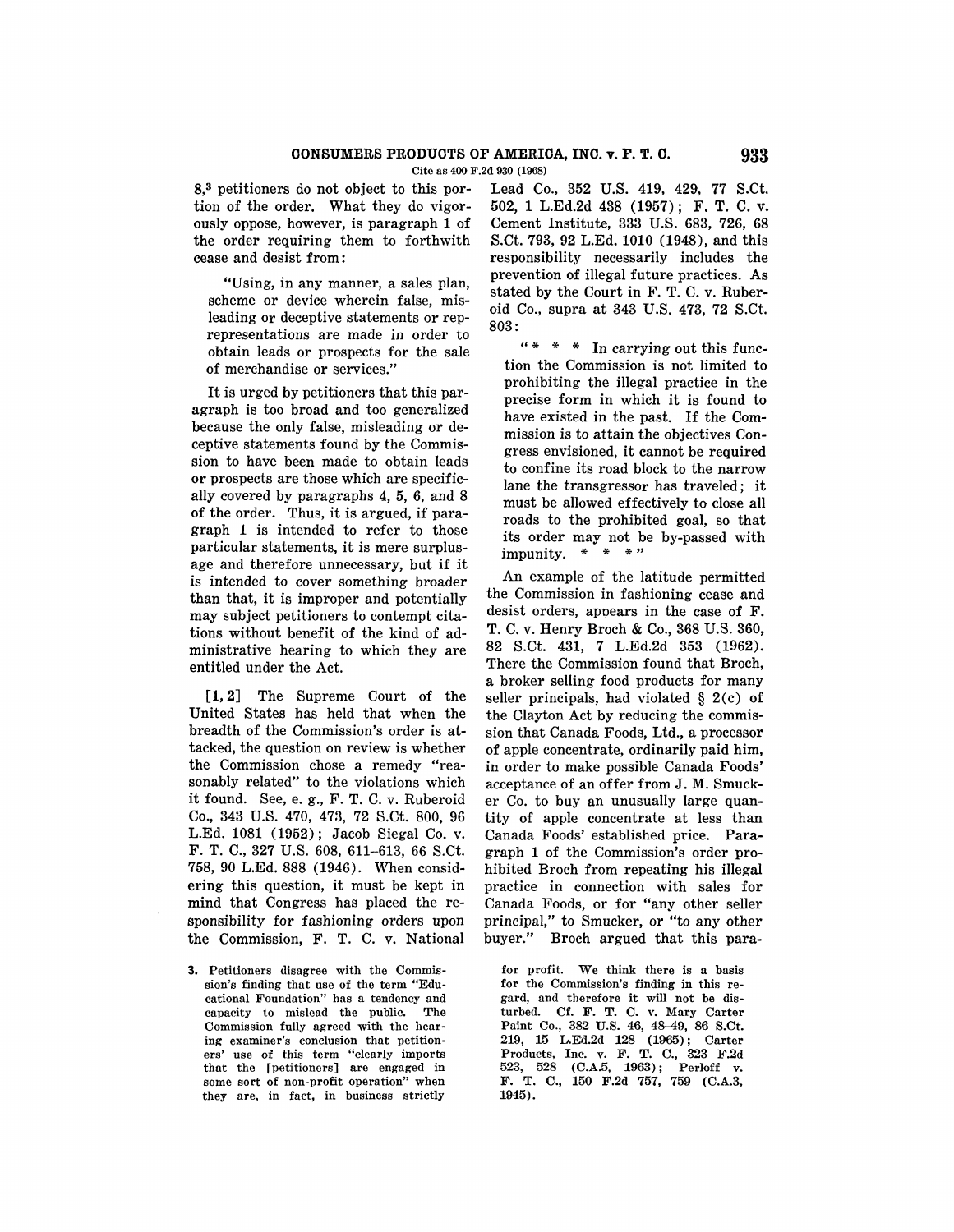**graph** was too broad in its application to sales from all seller principals to all buyers because the order was based only upon findings limited to an asserted illegal payment from Canada Foods to Smucker. The Court, however, saw no merit in this argument, stating:

 $" * * " The Commission has a$ wide discretion to formulate a remedy adequate to prevent Broch's repetition of the violation he was found to have committed. See Jacob Siegel Co. v. Federal Trade Comm., 327 U.S. 608, 611-612, 66 S.Ct. 758, 759-760, 90 L. Ed. 888. We cannot say that the Commission exceeded its discretion in banning repetitions of Broch's violation **in** connection with transactions involv**ing** any seller and buyer, rather than simply forbidding recurrence of the transgression in sales between Canada and Smucker. \* \* \* " 368 U.S. at 364, 82 S.Ct. at 433.

**[3]** We think the Commission's discretion in cases involving false, deceptive and misleading advertising is at least as wide as that permitted in situations concerning illegal commission reductions. See F. T. C. v. Colgate-Palmolive Co., 380 U.S. 374, 85 S.Ct. 1035, 13 L.Ed.2d 904 (1965). For, in our judgment, the well-being of innumerable members of our society has been, and must continue to be, protected by vigorous, though judicious, exercise of the Commission's expertise in evaluating the impact and meaning of sophisticated advertisements and their capacity to deceive or mislead. Cf. Doherty, Clifford, Steers & Shenfield, Inc. v. F. T. C., 392 F.2d 921 (C.A. 6, 1968); Erickson v. F. T. C., 272 F.2d 318 (C.A. 7, 1959), cert. denied, 362 U.S. 940, 80 S.Ct. 805, 4 L.Ed.2d 769 (1960). In Erickson v. F. T. C., supra, the Court

4. As for petitioners' fear of a possible contempt proceeding, the Supreme Court pointed to the solution in F. T. C. v. Colgate-Palmolive Co., 380 U.S. 374, 394, 85 S.Ct. 1035, 1047, 13 L.Ed.2d 904  $(1965)$ , noting:

If, however, a situation arises in which respondents are sincerely unable to determine whether a proposed course of action would vio-

of Appeals for the Seventh Circuit was presented with a problem very similar to the one before us. There the Commission found that petitioner falsely represented and advertised that he could, without qualification, through the use of his preparations and method of treatment cause, among other things, new hair to grow on hairless heads. The court upheld the Commission's findings, but the petitioner argued that the facts as found would not support the Commission's order prohibiting the advertising "of any other preparations for use in treatment of hair and scalp conditions." The Court rejected this contention, holding that the above-quoted portion of the order related to the false representations contained in petitioner's advertising, and agreed with the Government's claim that "'[u]nless the Commission's order is broad enough to cover all preparations petitioner need only change the formula of his present preparations and continue to engage in the same false and deceptive practices condemned by the Commission.' " **272**  F.2d at 322.

[4] We think that this reasoning applies with equal force to the order in the instant case, and that paragraph **1** of the order does indeed have a "reasonable relationship" to the unlawful practices found to exist by the Commission. Were it not for this paragraph, petitioners could feel free to merely "change the formula" of their false, misleading and deceptive statements, and continue to deceive the public as they had before. Under the circumstances, we do not think that it is asking too much of petitioners to require them to simply tell the truth in their advertisements and oral representations.4 As stated by Mr. Justice

late the present order, they can, by complying with the Commission's rules, oblige the Commission to give them definitive advice as to whether their proposed action, if pursued, would constitute eomplinnce with the orrler." If petitioners fail to avail themselves of this procedure, and the Commission suspects n violation of puragraph 1 of the order, petitioners will have ample